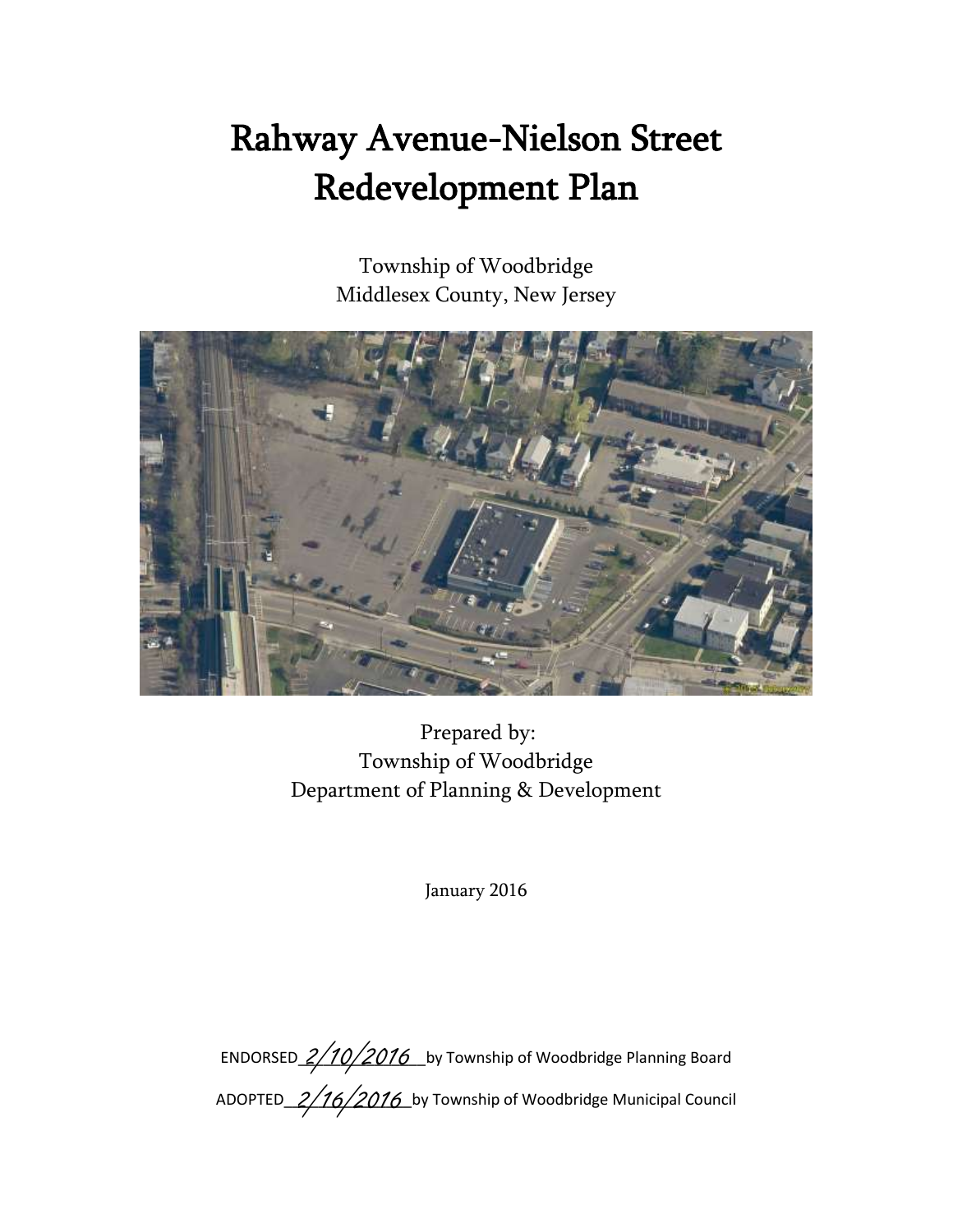## Rahway Avenue-Nielson Street Redevelopment Plan

Township of Woodbridge



Prepared by Woodbridge Township Department of Planning & Development

> Marta E. Lefsky, A.I.C.P., P.P. License No. 05177

\_\_\_\_\_\_\_\_\_\_\_\_\_\_\_\_\_\_\_\_\_\_\_\_\_\_\_\_\_\_\_

Eric Griffith, A.I.C.P., P.P. License No. 33LI00622200

\_\_\_\_\_\_\_\_\_\_\_\_\_\_\_\_\_\_\_\_\_\_\_\_\_\_\_\_\_\_

Chris Kesici, A.I.C.P., P.P. License No. 33LI00618600

\_\_\_\_\_\_\_\_\_\_\_\_\_\_\_\_\_\_\_\_\_\_\_\_\_\_\_\_\_\_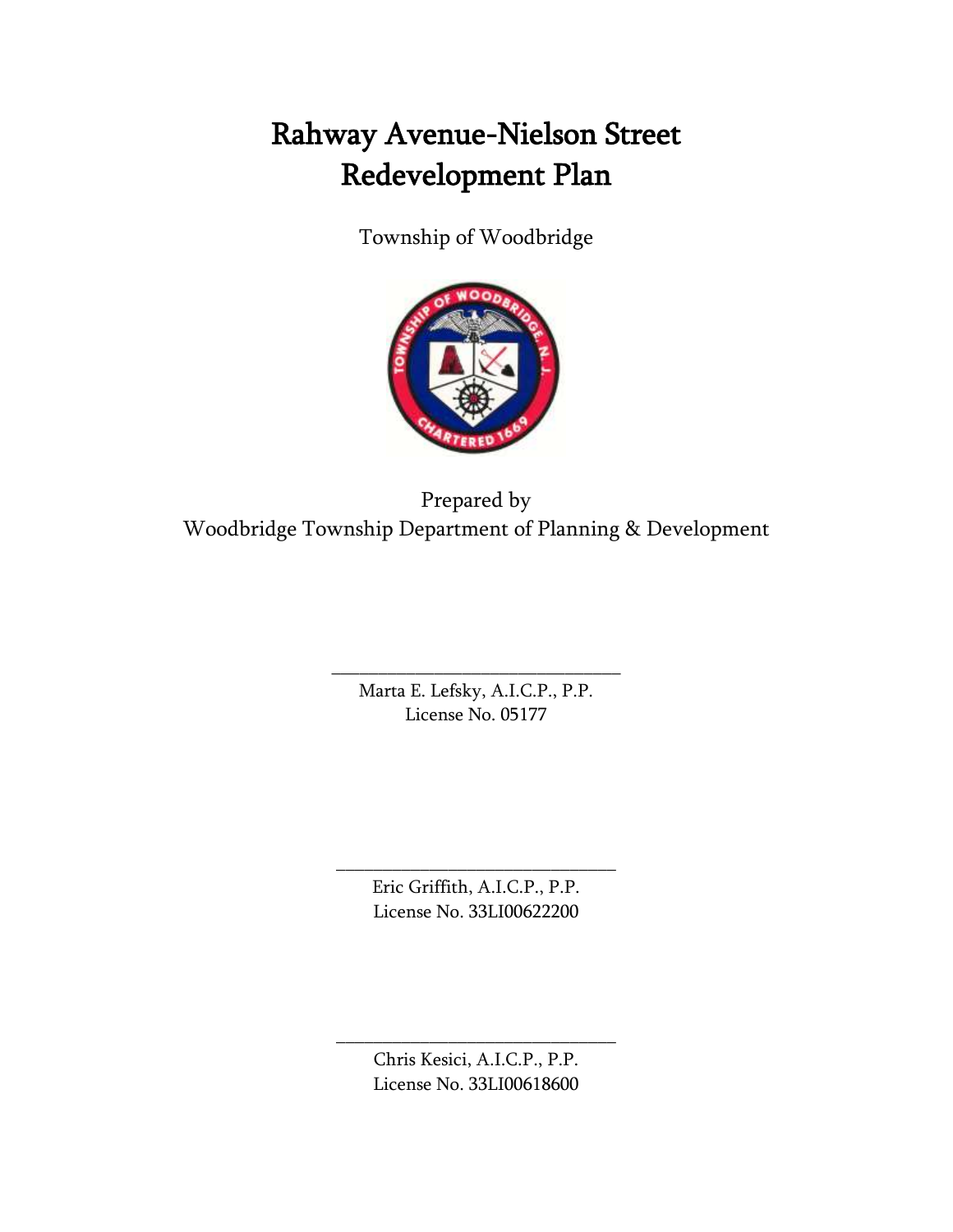## Table of Contents

| II. RAHWAY AVENUE-NIELSON STREET REDEVELOPMENT AREA  9 |  |
|--------------------------------------------------------|--|
|                                                        |  |
|                                                        |  |
| IV. IMPLEMENTATION OF THE REDEVELOPMENT PLAN  18       |  |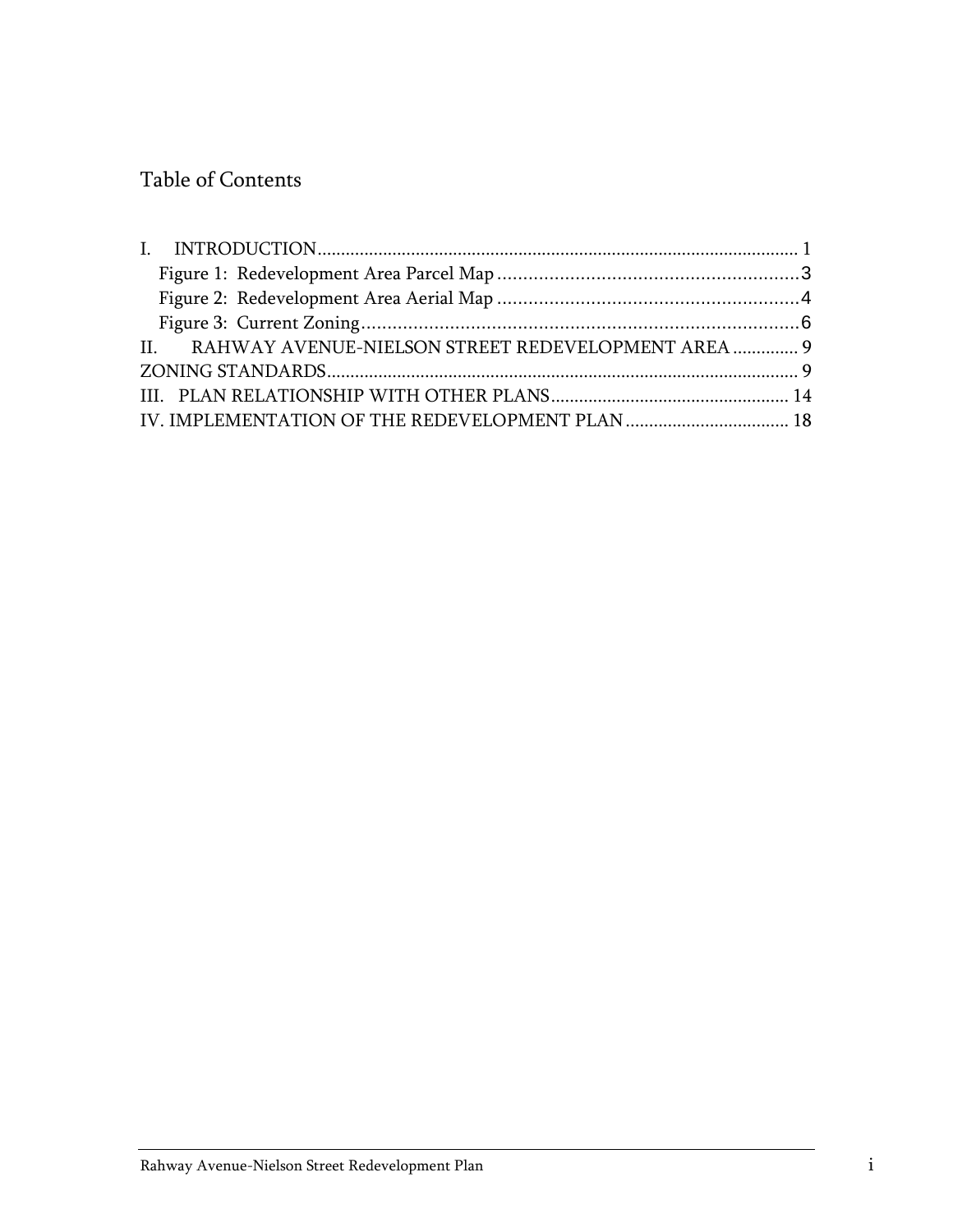## <span id="page-3-0"></span>I. INTRODUCTION

This Redevelopment Plan represents an opportunity to improve and better utilize the northwest corner of the intersection at Rahway Avenue and Green Street in the Woodbridge section of Woodbridge Township. This plan will foster the transformation of the property into a productive mix of residential and commercial uses near the Woodbridge Train Station. Due to its advantageous location adjacent to the train station, this Redevelopment Area will have a transit oriented focus and should be a highly desirable location for people to live and work.

The redevelopment of these properties presents unique challenges. In response to the physical and economic conditions in this area, the Township Council requested that the Planning Board evaluate certain properties along Rahway Avenue and Nielson Street as an "area in need of redevelopment" on July 1, 2008. The Council concluded that the area did meet the criteria to be designated as an "area in need of redevelopment" on December 2, 2008. On April 7, 2015, the Township Council requested the Planning Board to evaluate additional properties along Nielson Street as a "non-condemnation area in need of redevelopment." The Council concluded that the area did meet the criteria to be designated as a "non-condemnation area in need of redevelopment" on July 21, 2015.

## STATUTORY REQUIREMENTS

According to the Local Redevelopment and Housing Law (N.J.S.A. 40:A 12A-1, et. seq.) the Redevelopment Plan shall include an outline for the planning, development, redevelopment or rehabilitation of the project area sufficient to indicate:

- Its relationship to definitive local objectives as to appropriate land uses, density of population and improved traffic and public transportation, public utilities, recreational and community facilities and other public improvements;
- Proposed land uses and building requirements in the project area;
- Adequate provision for the temporary and permanent relocation as necessary of residents in the project area, including an estimate of the extent to which decent, safe, and sanitary dwelling units, affordable to displaced residents will be available in the existing local housing market;
- An identification of any property within the Redevelopment Area proposed to be acquired in accordance with Redevelopment Plan;

\_\_\_\_\_\_\_\_\_\_\_\_\_\_\_\_\_\_\_\_\_\_\_\_\_\_\_\_\_\_\_\_\_\_\_\_\_\_\_\_\_\_\_\_\_\_\_\_\_\_\_\_\_\_\_\_\_\_\_\_\_\_\_\_\_\_\_\_\_\_

Any significant relationship of the Redevelopment Plans to: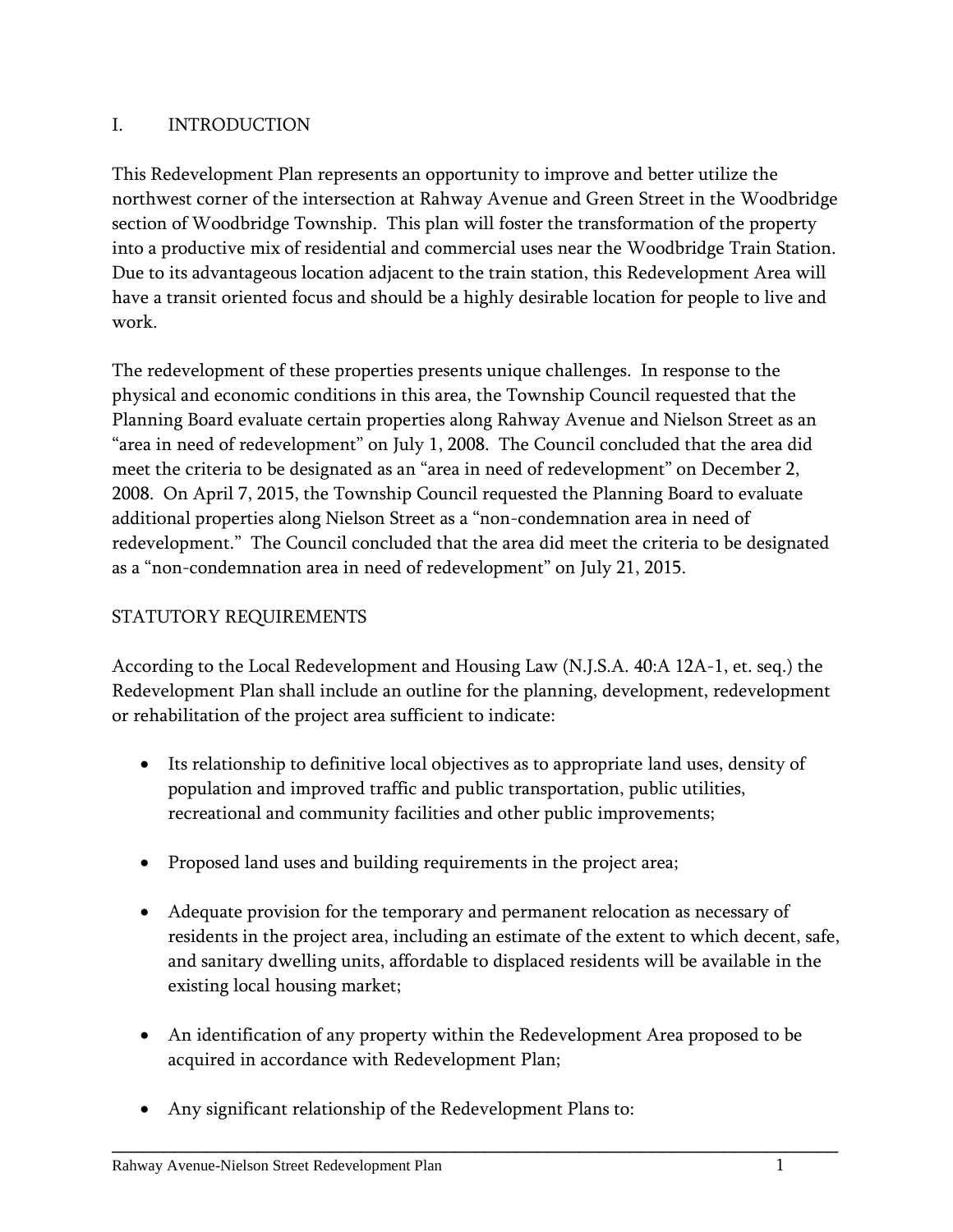- A) The Master Plans of contiguous municipalities;
- B) The Master Plan of the County in which the municipality is located; and;
- C) The State Development and Redevelopment Plan adopted pursuant to the "State Planning Act."

## PLANNING CONTEXT

The Township of Woodbridge is 24.2 square miles in size and located in northeastern Middlesex County with a population of approximately 100,000 people. The Township of Woodbridge is bordered by Clark Township, the City of Rahway, the City of Linden, and Union County to the north; the Borough of Carteret, the Arthur Kill and the City of Perth Amboy to the east; the Raritan River to the south; and Edison Township to the west.

The Woodbridge Proper section of the Township is generally bound by the Garden State Parkway to the west, a freight rail line to the north, the City of Perth Amboy to the south, and the New Jersey Turnpike to the east. The Woodbridge section of the Township consists of mostly residential neighborhoods, commercial uses along Route 9 and Route 35. The Woodbridge Proper central business district is located on Main Street. The central business district includes the Woodbridge Train Station and the Township Municipal Complex.

The redevelopment area is located in the Woodbridge Proper central business district at the intersection of Rahway Avenue and Green Street and includes Nielson Street, a dead-end street accessible from Rahway Avenue. Rahway Avenue and Green Street are each busy county roads. As such, the intersection is heavily traveled. The area is also directly across from the Woodbridge Train Station. The Woodbridge Train Station is on the New Jersey Transit North Jersey Coast Line with service to New York City and southern shore points. The station has frequent peak hour service and moderate mid-day, night, and weekend service.

The redevelopment area is bound by Rahway Avenue to the east, Green Street to the south, Conrail right-of-way to the west, and single-family houses to the north. The area consists of nine (9) parcels: Block 552, Lots 1 and 2, and Block 552.09, Lots 1, 5, 7, 9, 10, 12, and 13.02 and the Nielson Street right-of-way. This plan contemplates and assumes the vacation of Nielson Street to effectuate the effective redevelopment of the area. This assemblage of property in the downtown, steps away from the train station, represents the Township's first and best opportunity to date, to provide upscale residential development in the downtown environment.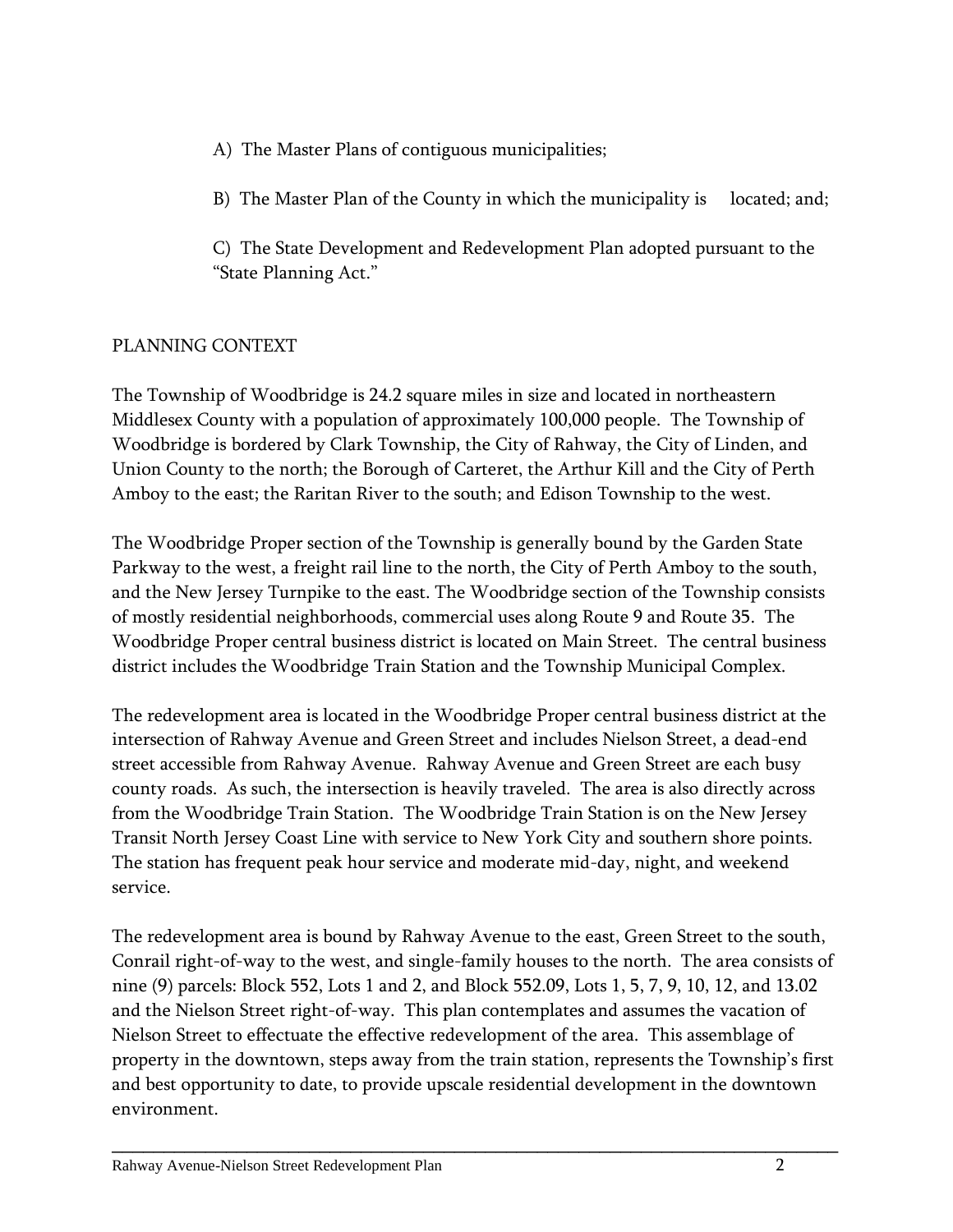<span id="page-5-0"></span>

Figure 1: Redevelopment Area Parcel Map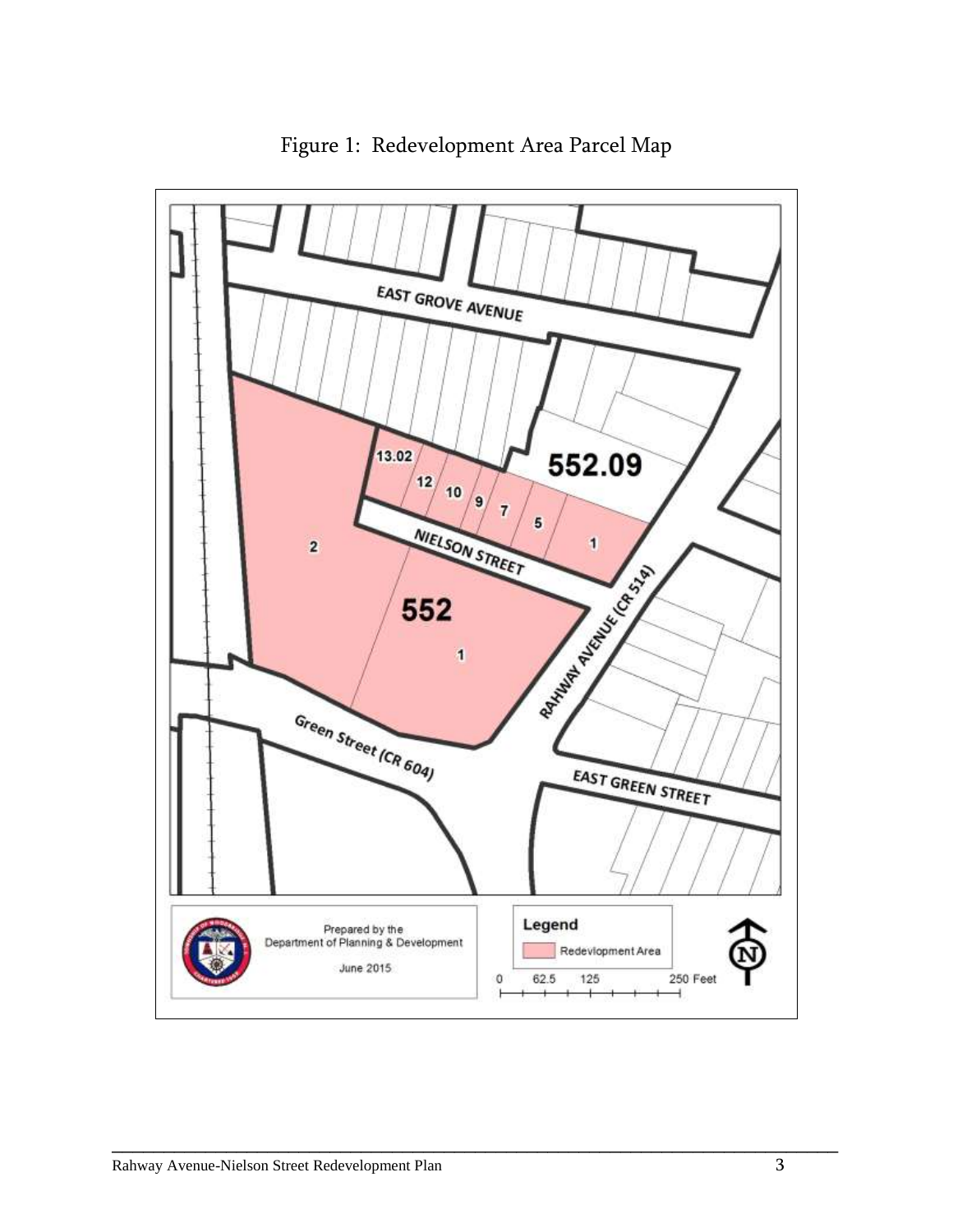<span id="page-6-0"></span>

Figure 2: Redevelopment Area Aerial Map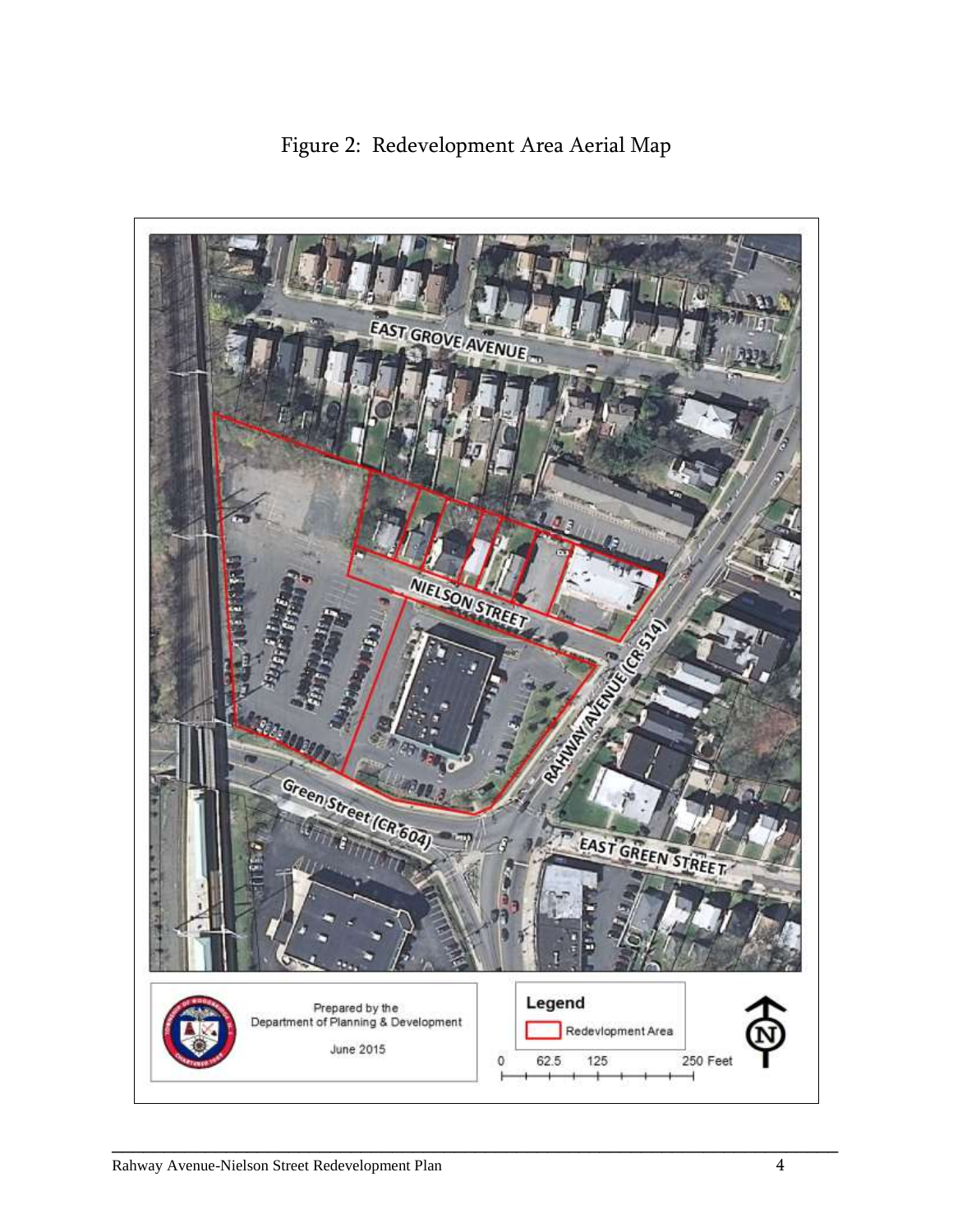#### HISTORY OF WOODBRIDGE PROPER

The Township of Woodbridge is the first incorporated township in the state of New Jersey. The Woodbridge Proper section of Woodbridge Township is one of the earliest settled sections of the Township. Woodbridge Proper has one of the earliest Township downtown central business districts and is where some of the first community facilities were built, such as townhall, schools, fire houses, libraries, and churches. Woodbridge was known for clay mining in the late nineteenth and early twentieth centuries. Woodbridge Center Mall opened in 1971 on the site of a former clay pit.

Woodbridge Proper is one of three sections in the Township with a New Jersey Transit train station.

#### MASTER PLANNING AND ZONING DESIGNATION HISTORY

The 2009 Township Master Plan recognizes the current land use for this area as commercial, residential and apartment. The Master Plan recommends rehabilitation for the area. The current zoning for this area is Main Street Rehabilitation and Transit Village, specifically RSM, the Residential-Mixed-Use district. The land use and zoning have not changed since the 2009 Master Plan. Prior to the Main Street Rehabilitation and Transit Village Plan, the area was zoned as B-2 Central Business Zone.

#### PLAN GOALS

The overall goal of this Redevelopment Plan is to address the existing conditions that have negatively impacted the Area and comprehensively upgrade the area for redevelopment. The Township aims to reach the following goals:

- To promote transit-oriented development at an appropriate scale
- To stimulate economic investment in the Area
- To promote the effective use of all the Redevelopment Area properties and to increase property tax base

- To promote further new development in downtown Woodbridge
- To improve the physical appearance of the Area
- To promote mass transit opportunities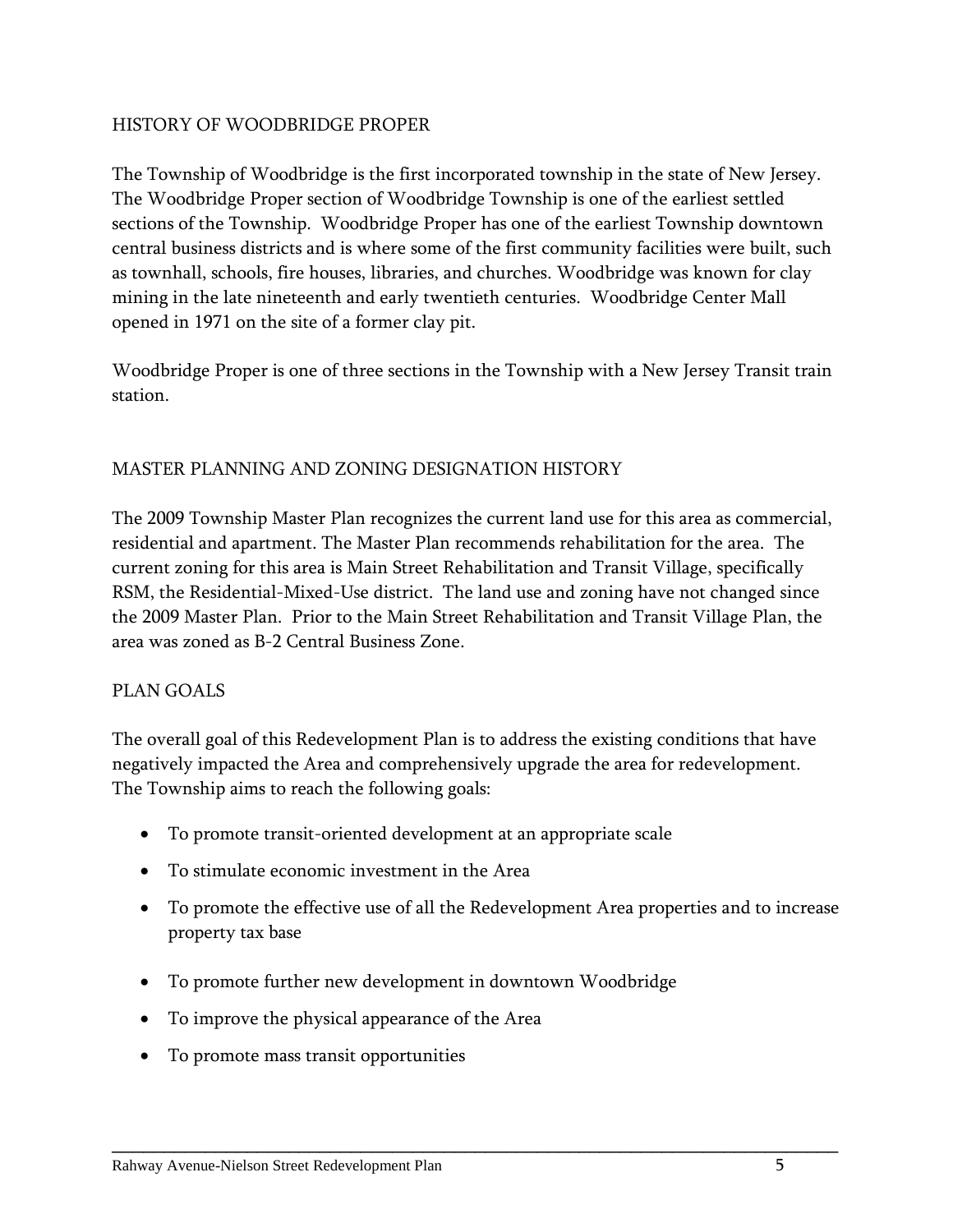<span id="page-8-0"></span>

Figure 3: Current Zoning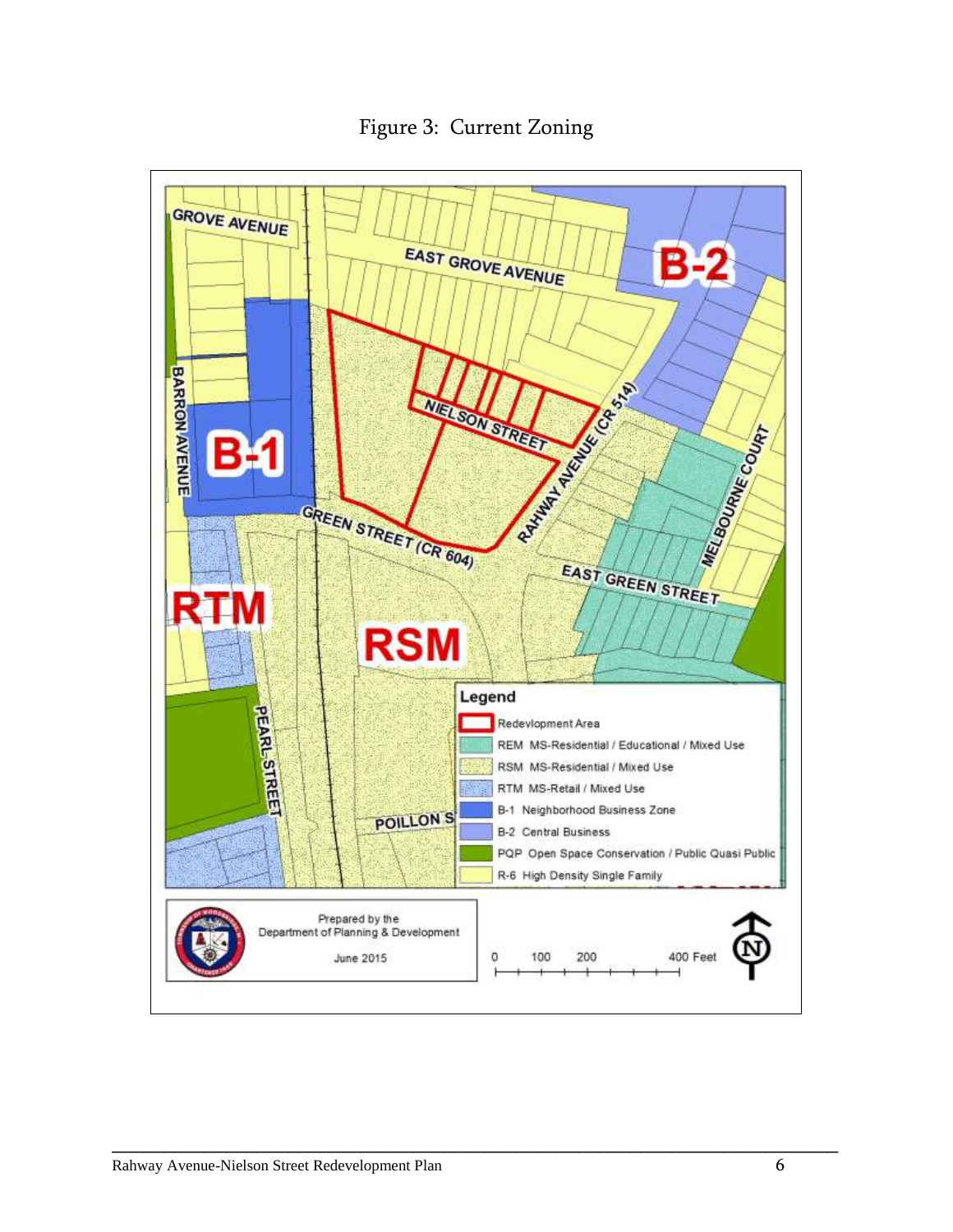## RELATIONSHIP OF PLAN TO THE TOWNSHIP LAND USE AND DEVELOPMENT ORDINANCE (APPLICATION & PROCESS)

The Redevelopment Area shall be redeveloped in accordance with the standards detailed in this Redevelopment Plan. This Plan supersedes the use and bulk provisions of the Township Land Use and Development Ordinance (Chapter 150) for the Redevelopment Area unless specifically referenced. Other Township regulations affecting developments that are in conflict are superseded by this Plan; however, existing engineering standards, performance standards and definitions shall apply.

In connection with site plan or subdivision applications, the Planning Board may grant deviations from the regulations contained within this Redevelopment Plan where by reason of exceptional narrowness, shallowness or shape of a specific piece of property or by reason of exceptional topographic conditions, pre-existing structures and physical features uniquely affecting a specific piece of property, the strict application of any area, yard, bulk or design objective or regulation adopted pursuant to this Redevelopment Plan would result in peculiar and exceptional practical difficulties to, or exceptional or undue hardship upon, the developer or redeveloper of such property. The Planning Board may also grant a deviation from the regulations contained within this Redevelopment Plan related to a specific piece of property where the purposes of this Redevelopment Plan would be advanced by such deviation from the strict application of the requirements of this Plan and the benefits of granting the deviation would outweigh any detriments.

The Planning Board may grant exceptions or waivers of design standards from the requirements for site plan or subdivision approval as may be reasonable and within the general purpose and intent of the provisions for site plan review and/or subdivision approval within the Plan, if the literal enforcement of one or more provisions of the Plan I s impracticable or would exact undue hardship because of peculiar conditions pertaining to this site. No deviations may be granted under the terms of this section unless such deviations can be granted without resulting in substantial detriment to the public good and will not substantially impair the intent and purpose of the Redevelopment Plan.

No deviations may be granted which will result in permitting a use that is not a permitted use within this Redevelopment Plan. Any deviations from standards of this Plan that results in a "d" variance pursuant to N.J.S.A. 40:55D-70d shall be addressed as an amendment to the Plan rather than via variance relief through the Township's Zoning Board of Adjustment. An application requesting a deviation from the requirements of this Redevelopment Plan shall provide public notice of such application in accordance with the public notice requirement set forth in N.J.S.A. 40:55D- 12a.&b. All development must be approved by the Planning Board and shall be submitted through the normal site plan and subdivision procedures as identified as N.J.S.A. 40:55D, et seq.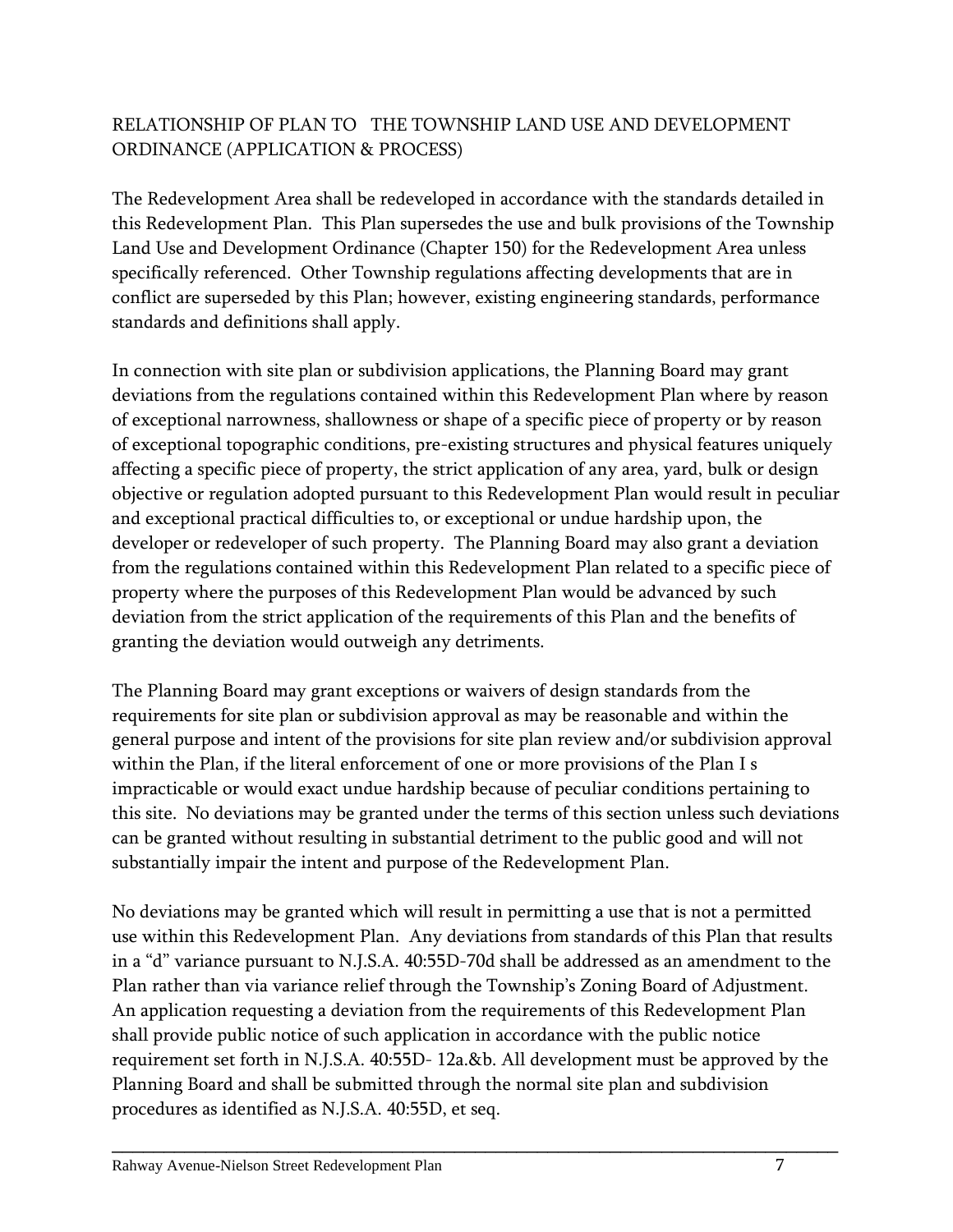Final adoption of this Redevelopment Plan by the Township Council shall be considered an amendment to the Township of Woodbridge Land Use and Development Ordinance and Zoning Map. Unless otherwise defined in the Plan, terms used in this Plan shall have the same meaning as defined in the Township's Land Use and Development Ordinance.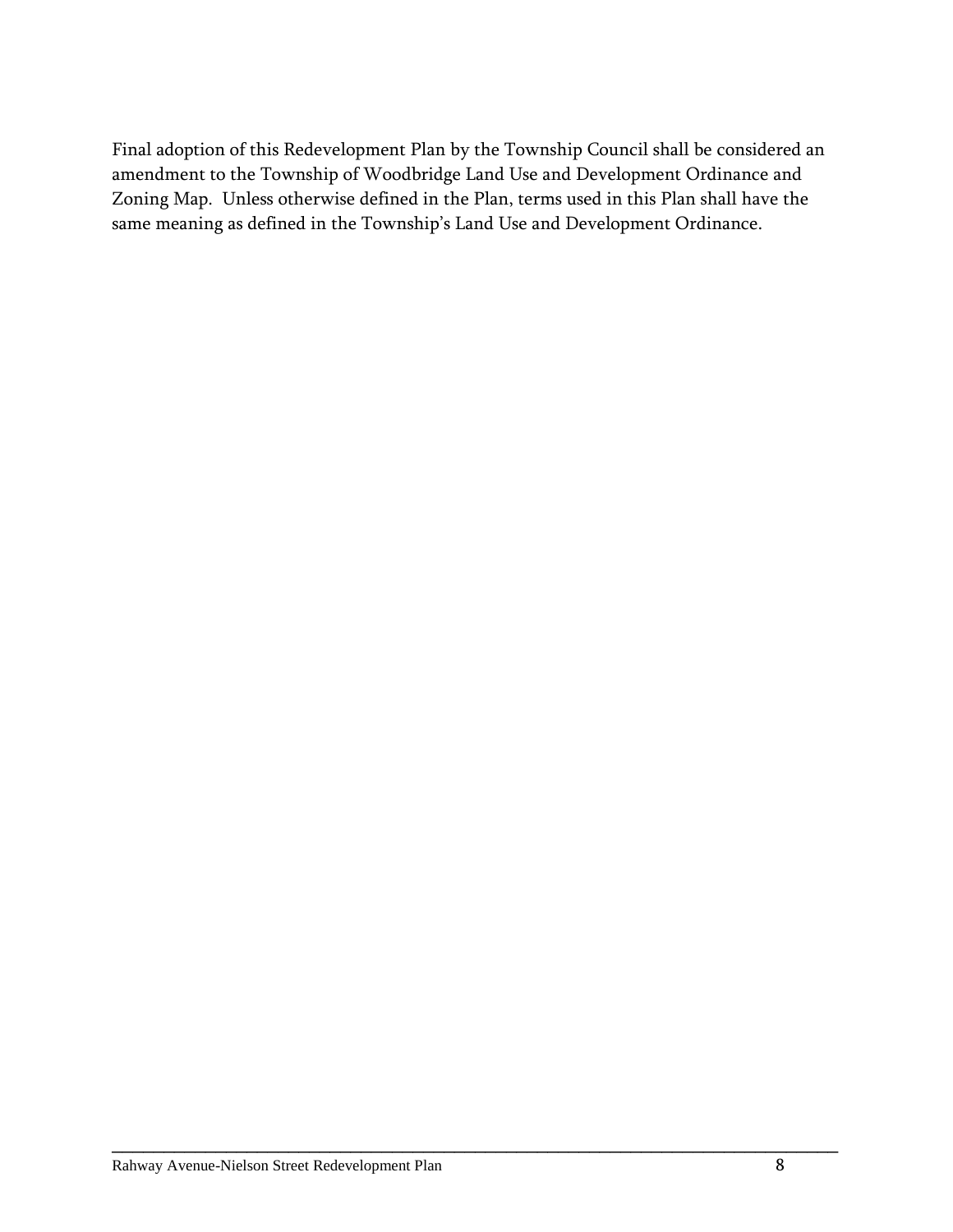## <span id="page-11-1"></span><span id="page-11-0"></span>II. RAHWAY AVENUE-NIELSON STREET REDEVELOPMENT AREA ZONING STANDARDS

The purpose of this Redevelopment Zone is to enhance current opportunities for this property; to promote compatible land use development of attractive building groups; and to improve and provide for the efficient and safe traffic flow within.

## Permitted Uses:

A building may be erected, altered or used and a lot or premises may be occupied and used for any of the following purposes:

 Mid-rise multi-family residential development as a principal use that may include associated neighborhood commercial uses, including small-scale retail, restaurants/cafes, and service uses such as remote dry cleaning establishments

#### Bulk Standards:

#### Principal Buildings:

- Minimum lot size: 3.5 acres
- Minimum lot width: 100 feet
- Minimum lot depth: 300 feet
- Minimum front yard setback: 40 feet
- Minimum rear yard setback from northern property line: 75 feet \*
- Minimum side yard setback: 25 feet
- Maximum building lot coverage: 35%
- Maximum impervious coverage by all buildings and pavement: 85%
- Maximum building height: five stories or 65 feet (not including mechanical equipment, screening and signage)

#### \*Architectural Building Design:

 At the northeast and northwest corners of the building for a length not greater than 25 feet, the setback may be reduced by not more than 10% or 7.5 feet in order to offset the building face and offer architectural distinction.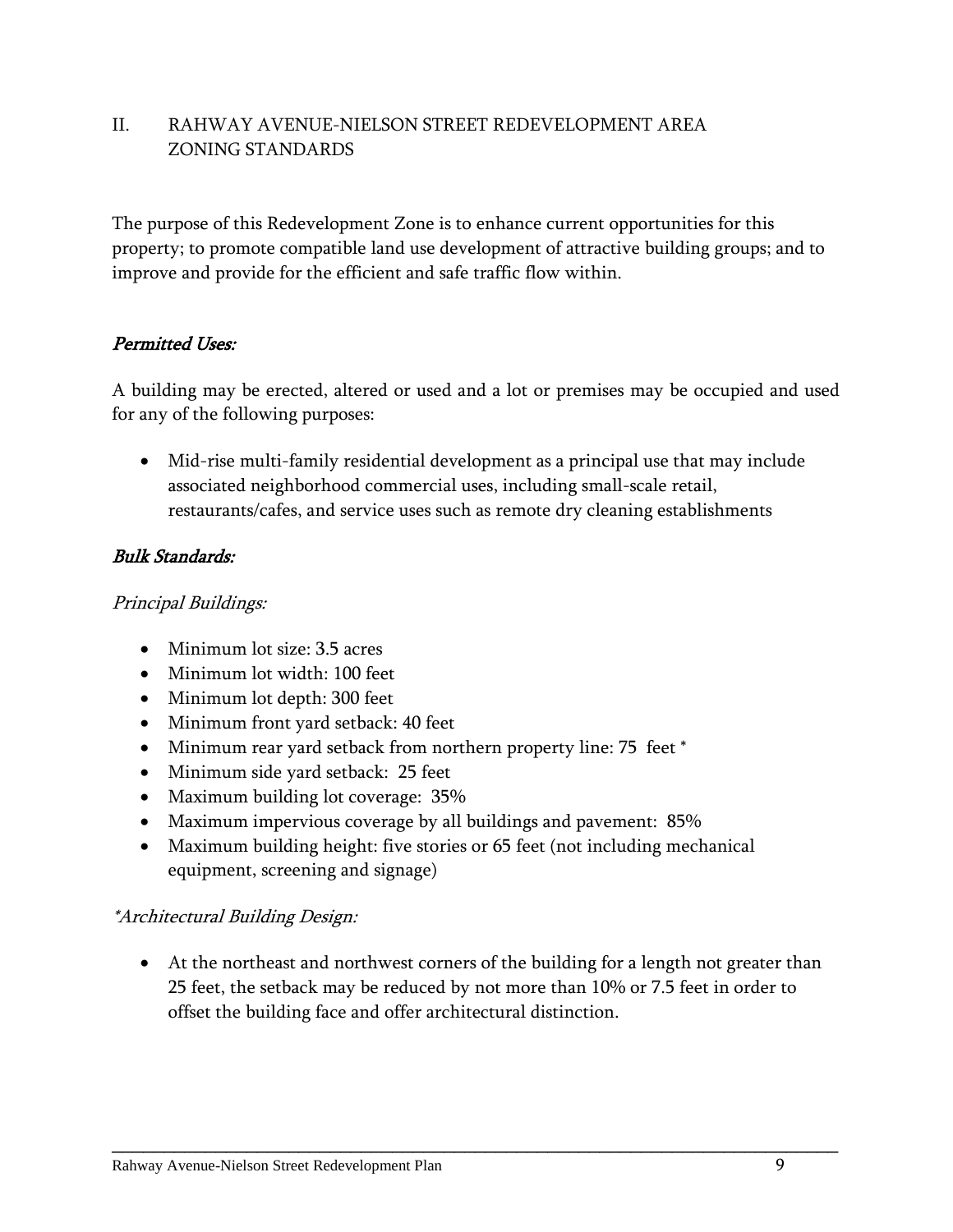## Residential Amenities:

 Resident amenities shall be provided, including but not limited to: Luxury interior lobby; Outdoor pool and patio; Fitness center; Community room/lounge, bicycle parking/storage.

## Accessory Buildings:

- Accessory buildings for tools and equipment used for maintenance of the grounds which are not attached to the principal building shall not exceed 10 feet in height as measured from the grade to the ridge at the peak of the roof. No side wall of such accessory buildings may exceed eight feet above grade in height. No such shed shall exceed 150 square feet in area. All such accessory buildings shall conform to at least the front setback requirement of the principal building. The minimum side and rear yard setbacks shall be four feet. All other accessory buildings not attached to the principal building shall not exceed 15 feet in height and shall conform to at least the front setback requirement of the principal building. The minimum side and rear yard setbacks shall be four feet
- Those outdoor swimming pools less than four feet high shall be enclosed by a permanent fence not less than four feet high with a locked gate. Building permits will be required for all swimming pools, above or below ground, with a water surface area of 250 square feet or over

## Green Buildings:

- All buildings are encouraged to be LEED-certified buildings
- Green Roofs and landscaped terraces are encouraged
- Proposed energy saving techniques shall be considered as part of architectural plans and renderings

\_\_\_\_\_\_\_\_\_\_\_\_\_\_\_\_\_\_\_\_\_\_\_\_\_\_\_\_\_\_\_\_\_\_\_\_\_\_\_\_\_\_\_\_\_\_\_\_\_\_\_\_\_\_\_\_\_\_\_\_\_\_\_\_\_\_\_\_\_\_

 New development or rehabilitation of existing buildings should employ green building practices (refer to the Township's Green Building Checklist)

## Parking:

## Residential Parking Requirement

• 1.4 spaces per residential unit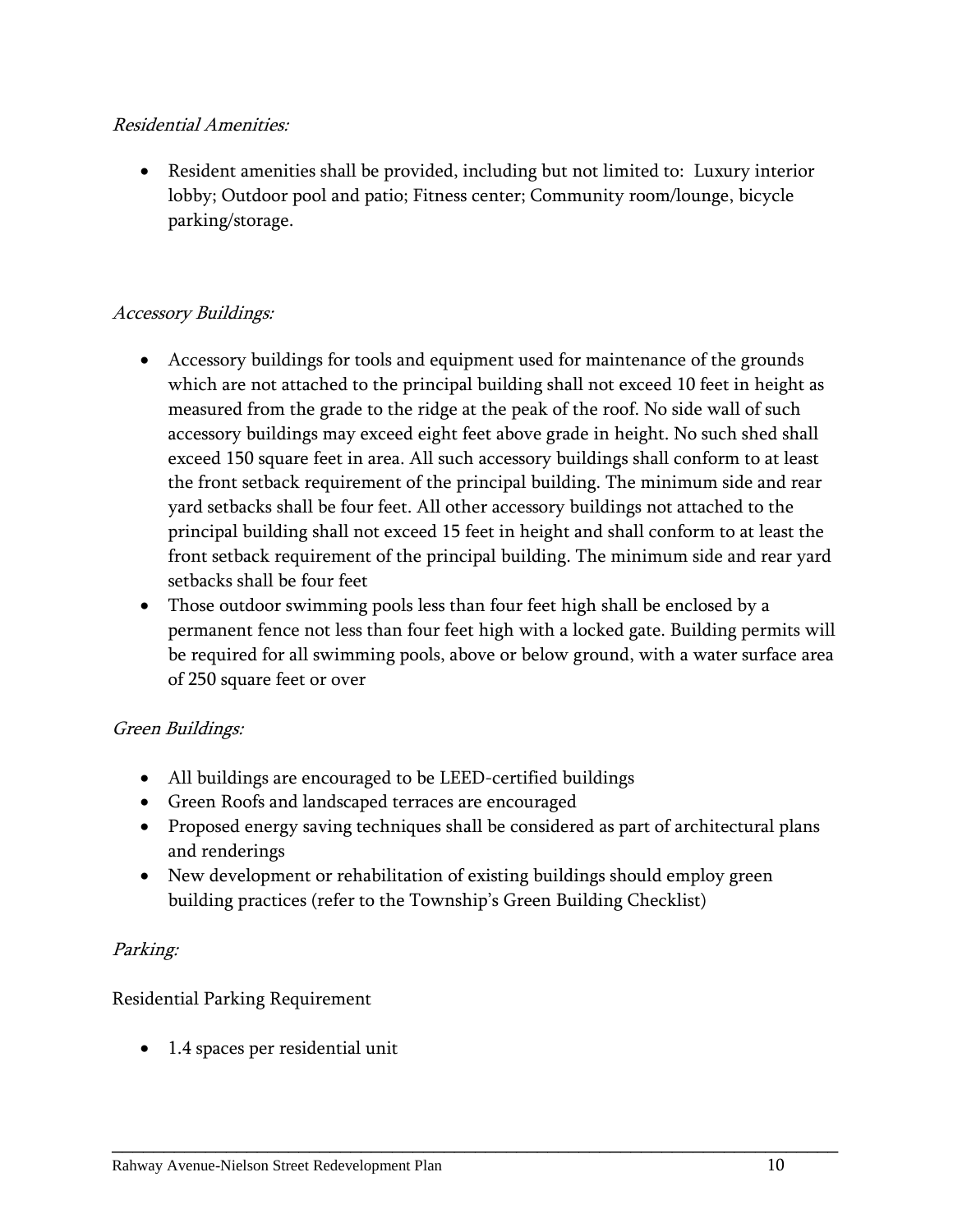## Commercial Parking Requirement

 Four (4) parking spaces for each one thousand (1,000) square feet of gross floor area for commercial uses

## Shared Parking:

Off-street parking facilities for one (1) use shall not be considered as providing the required facilities for any other use. However, the ancillary retail uses proposed for this site may share spaces of up to 10% of the total proposed parking for the residential development to satisfy its parking requirement.

## Circulation:

- Curbs cuts and site driveways shall be sized to accommodate the safe access and egress of emergency services equipment
- Sidewalks shall be provided along Green Street and Rahway Avenue
- Commercial units shall be directly accessible from either Green Street or Rahway Avenue

## Loading and Outside Storage:

- Loading spaces shall be at least 12-feet in width and 50-feet in length
- One (1) loading space required for every 5,000-20,000 square feet of retail structure
- Loading and delivery areas shall be separated from residential parking areas.
- No outside storage of materials, raw or finished, shall be stored in any yard or open area

## Landscaping:

- Minimum landscaped area required to be 15 percent and may include all required buffers. In calculating the landscaped areas, the areas of plazas, open pedestrian shopping malls, sitting areas, pools and fountains shall be included. Landscaping shall be required within paved parking areas.
- All setback areas fronting public roadways shall be defined by a combination of decorative fencing and/or landscaping. The landscaped area within should contain a variety of flowering trees, shrubs, perennials, annuals and bulbs to complement the architecture and provide seasonal interest.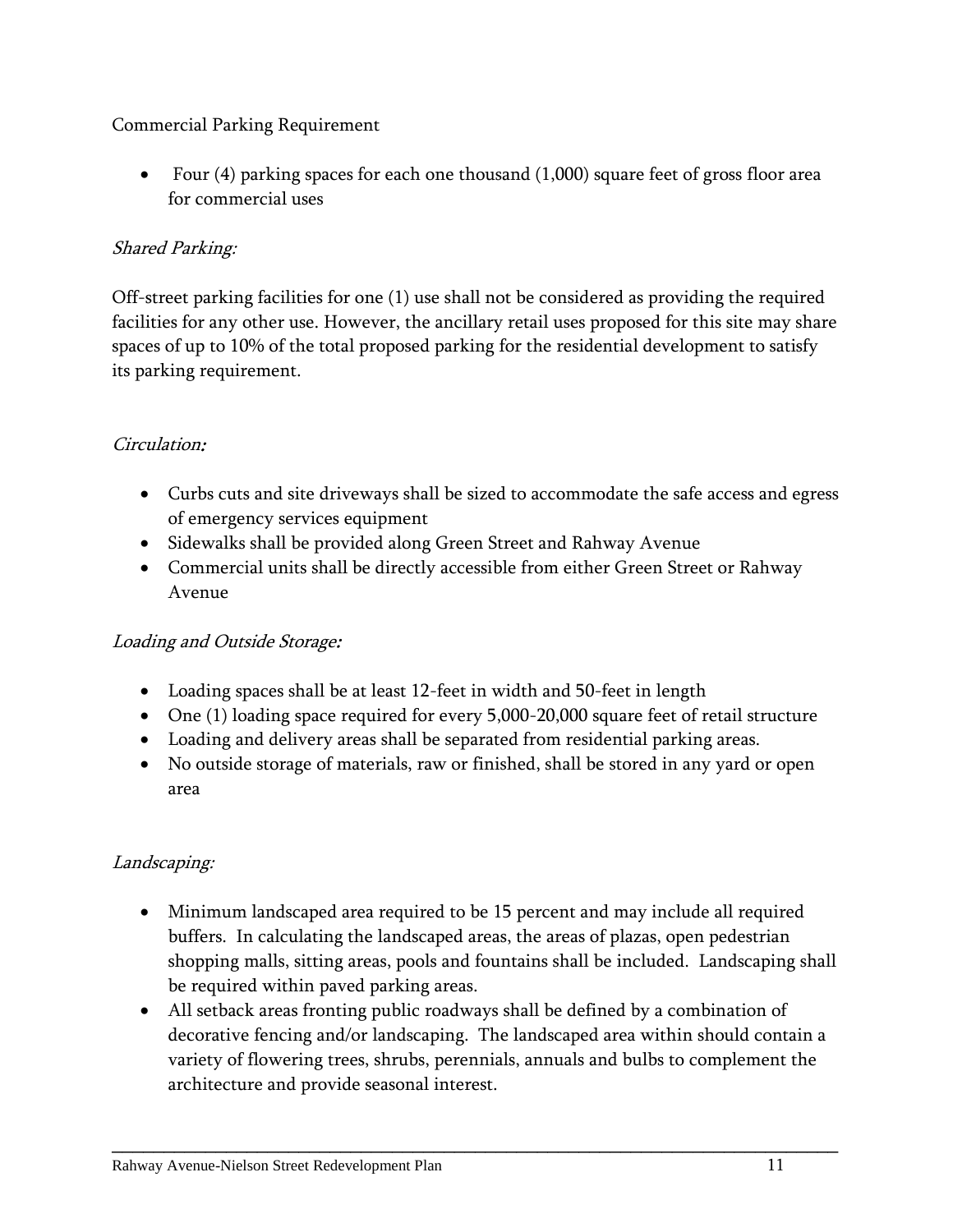- Landscape design should be integrated into overall site design and plans should include a watering and maintenance schedule for each area.
- All trees to be removed shall be done in accordance with the Township Tree Replacement Ordinance.

## Buffering and Screening:

Any dumpster shall be screened from public view with fencing and landscaping

## Lighting:

- Pedestrian-level, bollard lighting, ground-mounted lighting, or other low, glarecontrolled fixtures mounted on building or landscape walls shall be used to light pedestrian walkways.
- Accent lighting on buildings is encouraged.
- Lighting shall be shielded to prevent glare on adjacent properties.
- Exterior light fixtures shall be compatible and relate to the architectural character of the buildings on a site. Site lighting shall be provided at the minimum level to accommodate safe pedestrian and vehicular movements without causing any off-site glare.
- Parking lot lights shall not exceed 20 feet in height and shall contain decorative fixtures.

## Utilities:

- Wherever practical, consideration should be given to relocating above ground utilities to underground.
- Wherever practical, utility meters should not be located in front yards.

## Signage:

• Signs shall be in harmony and consistent with the architecture of the building and relate to the features of the building in terms of location, scale, color, lettering, materials, texture and depth.

The following will be permitted:

 Two (2) freestanding signs are permitted. Such signs shall not exceed eight (8) feet in height and shall not exceed a total of 75 square feet per side. Such signage shall be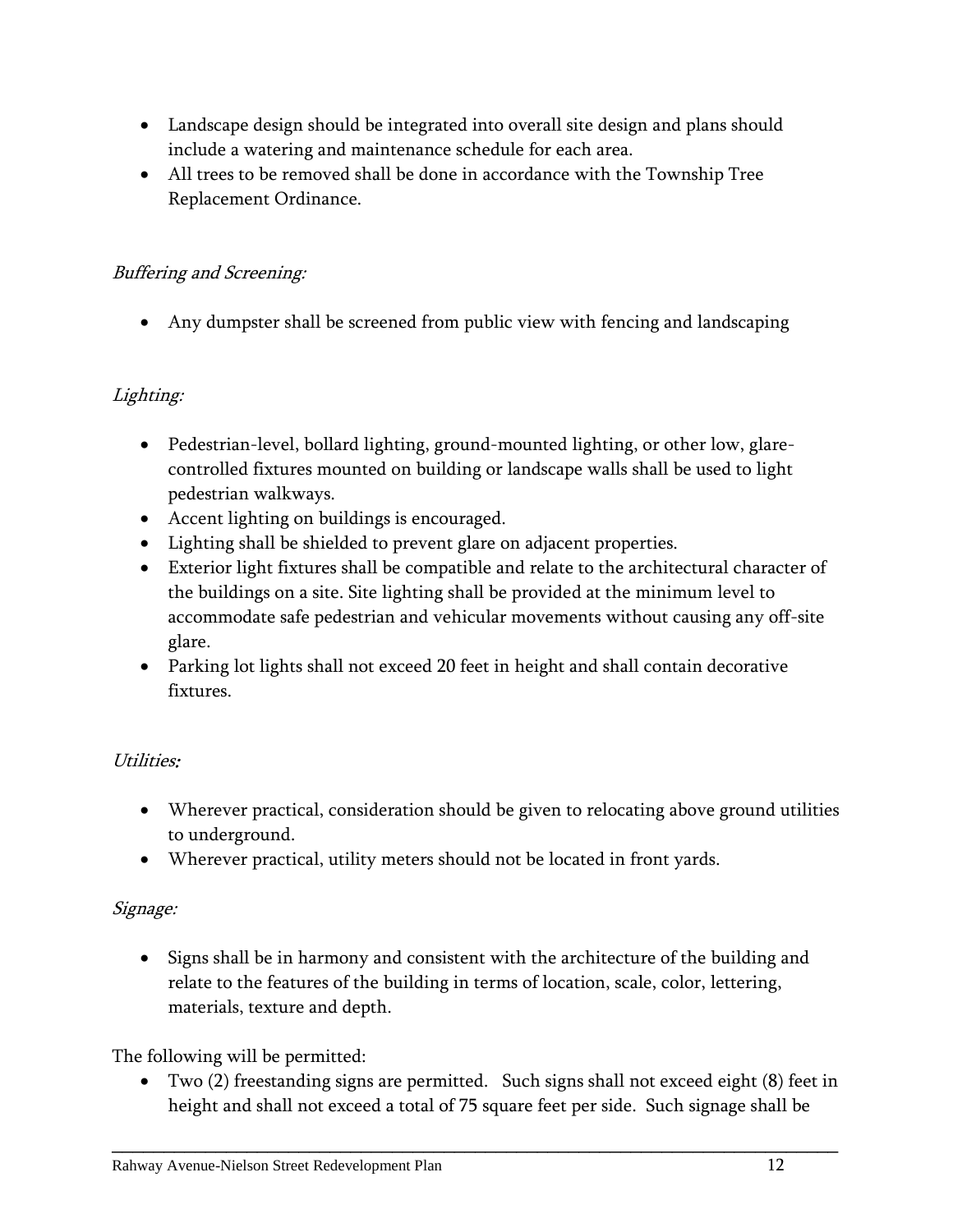located no closer than 4 feet to any property line, and shall not be located within the sight triangle of any intersection or access drive with a public street. The sign shall incorporate the design and materials that match the architecture of the development.

- Wayfinding signage to direct visitors toward parking areas, building identification, building entrances and activity centers is permitted as appropriate. Wayfinding signage shall be no greater than ten (10) square feet per sign.
- Wall mounted façade signs for commercial and residential uses are permitted. The total area of all façade signs shall not exceed 10% of the total façade square footage.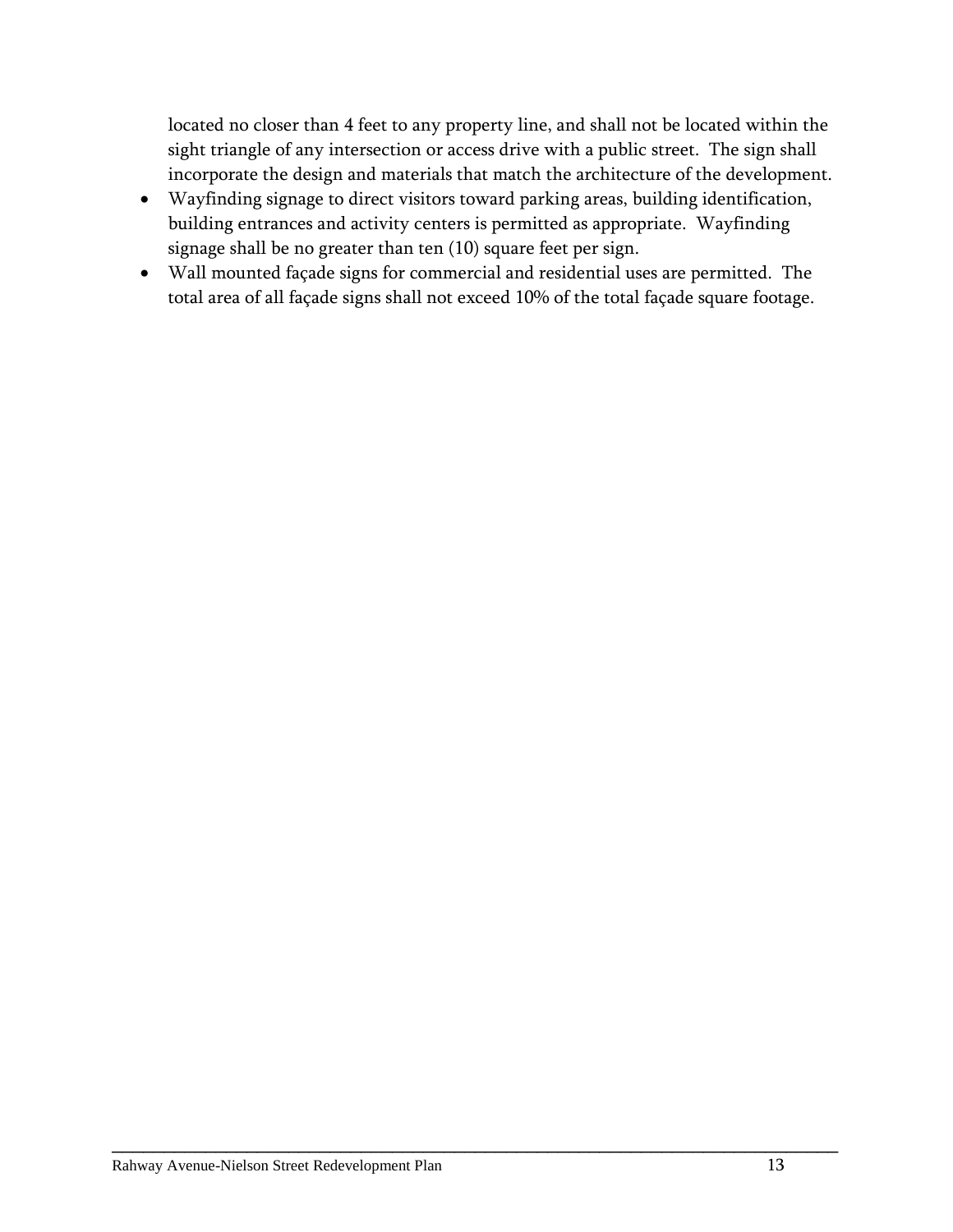## <span id="page-16-0"></span>III. PLAN RELATIONSHIP WITH OTHER PLANS

#### RELATIONSHIP TO THE TOWNSHIP MASTER PLAN

The Township of Woodbridge's last comprehensive Master Plan was prepared in February 2009. The Master Plan recommended this area be devoted to redevelopment.

The Master Plan adopted the following goals that are relevant to this Plan:

- To preserve the existing residential character consistent with current development patterns through zoning standards that correspond to existing development patterns.
- To permit residential densities in locations to accessible major roadways, commercial services, public facilities and traditional downtown areas.
- To continue attracting premier Retail, Industrial, and Office end users to the Township.
- To expand and protect the Township's ratable base through the attraction and retention of nationally known and respected companies.
- To expand retail and service activities in appropriate locations to meet the future shopping needs of Township residents.

#### MASTER PLANS OF ADJACENT MUNICIPALITIES

The Rahway Avenue-Nielson Street Redevelopment Area is located in Woodbridge Proper and is not near any adjacent municipalities. This Redevelopment Plan is not expected to have an adverse impact on any adjacent municipalities.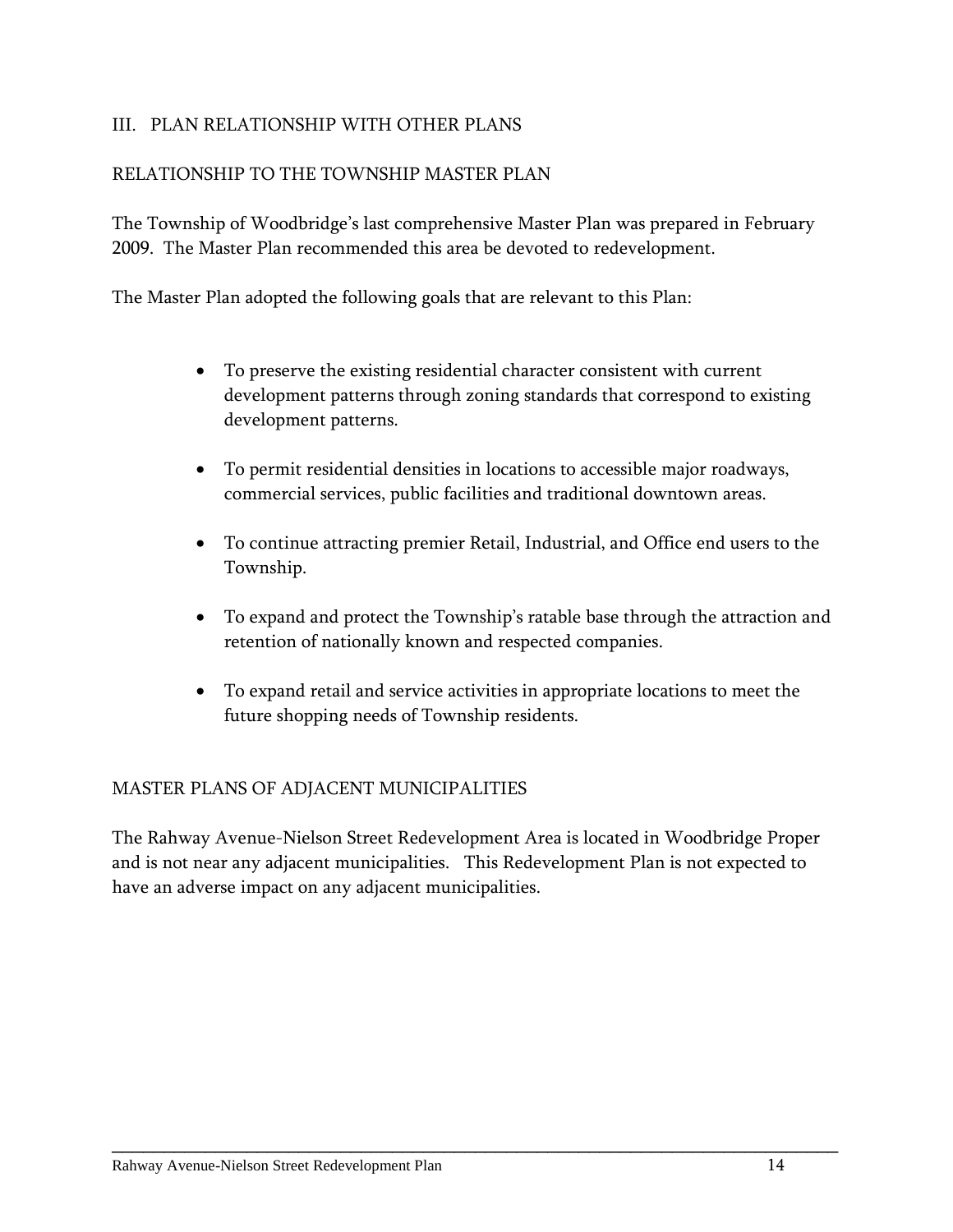## MIDDLESEX COUNTY PLANS

#### Middlesex County Growth Management Strategy

Between 1990 and 1995, Middlesex County prepared phased Growth Management Strategy to address infrastructure need, regional design and growth management strategies. The County was subdivided into four regions. Woodbridge Township is located in the northeast region, as were all neighboring municipalities.

Phase I of the plan found that large levels of public & private investment were necessary to maintain infrastructure with the highest cost items being maintenance and improvement to sewers, parks and roads.

Phase II of the plan focused on managing actual growth pertaining to five specific case studies. None of the case studies focused on areas of Woodbridge.

Phase III of the study, three primary recommendations were made as part of the Metropark Case Study:

- Traffic congestion inhibits growth in the area. Access to Metropark is limited by the narrow rail underpasses and New Jersey Transit's parking expansion will place an even greater burden on local roads. Transportation management measures should be implemented intensively for this area;
- The NJ Transit parking deck project includes the construction of space for retail facilities to better serve commuter needs. Additional retail development to serve nearby office workers should be evaluated;
- Growth in this study area is limited by increasingly scarce buildable land and the need for increased sewage capacity in the Township. A stormwater management plan should be developed for the entire South Branch of the Rahway River drainage area in order to determine the most effective stormwater control measures.

This Rahway Avenue-Nielson Street Redevelopment Plan is consistent with the recommendations discussed in the Middlesex County Growth Management Strategy.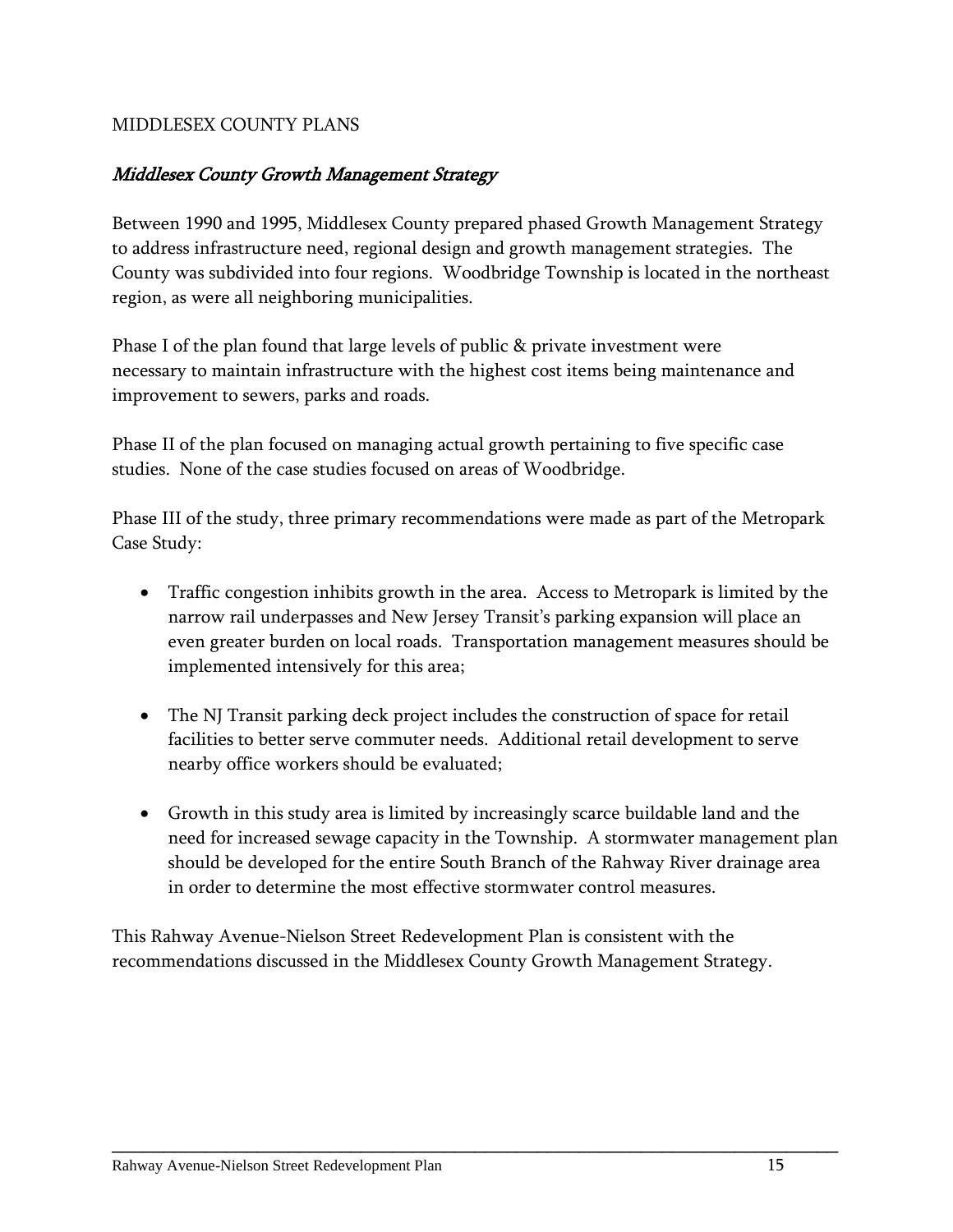## Consistency with Middlesex County Master Plan

The Rahway Avenue-Nielson Street Redevelopment Plan is generally consistent with the elements of the Middlesex County Master Plan, a document that addresses sprawl and sustainability in the region. The Rahway Avenue-Nielson Street Area Redevelopment Plan relates directly to the goals, values and objectives of the Middlesex County Master Plan which aims to:

- Make fuller use of existing transportation lines and facilities. The County Plan anticipated that public transportation would achieve greater significance as a necessary alternative to the private automobile, with its attendant problems of pollution, energy availability, and congestion;
- Find a more feasible alternative to the present situation of "strip" commercial development found on major roads, and single-family homes on unnecessarily large lots;
- "Cluster" future growth around definable town centers and transportation facilities to include commercial and office employment as well as residential, with land use intensity decreasing as distance from the town center increases.

## New Jersey State Development & Redevelopment Plan

The New Jersey Department of State has been preparing a new State Strategic Plan since 2012. The proposed plan has not been adopted by the State Planning Commission.

The Rahway Avenue-Nielson Street Redevelopment Plan is consistent and would effectuate, the plans and policies of the New Jersey State Development and Redevelopment Plan (SDRP), adopted in 2001. The SDRP is a unique document that guides State-level development and redevelopment policy as well as local and regional planning efforts. This Plan is consistent with the following statewide goals in the SDRP.

- Revitalize the State's cities and towns;
- Promote beneficial economic growth, development and renewal for all residents of New Jersey;

- Protect the environment, prevent and clean up pollution;
- Provide adequate public facilities and services at a reasonable cost;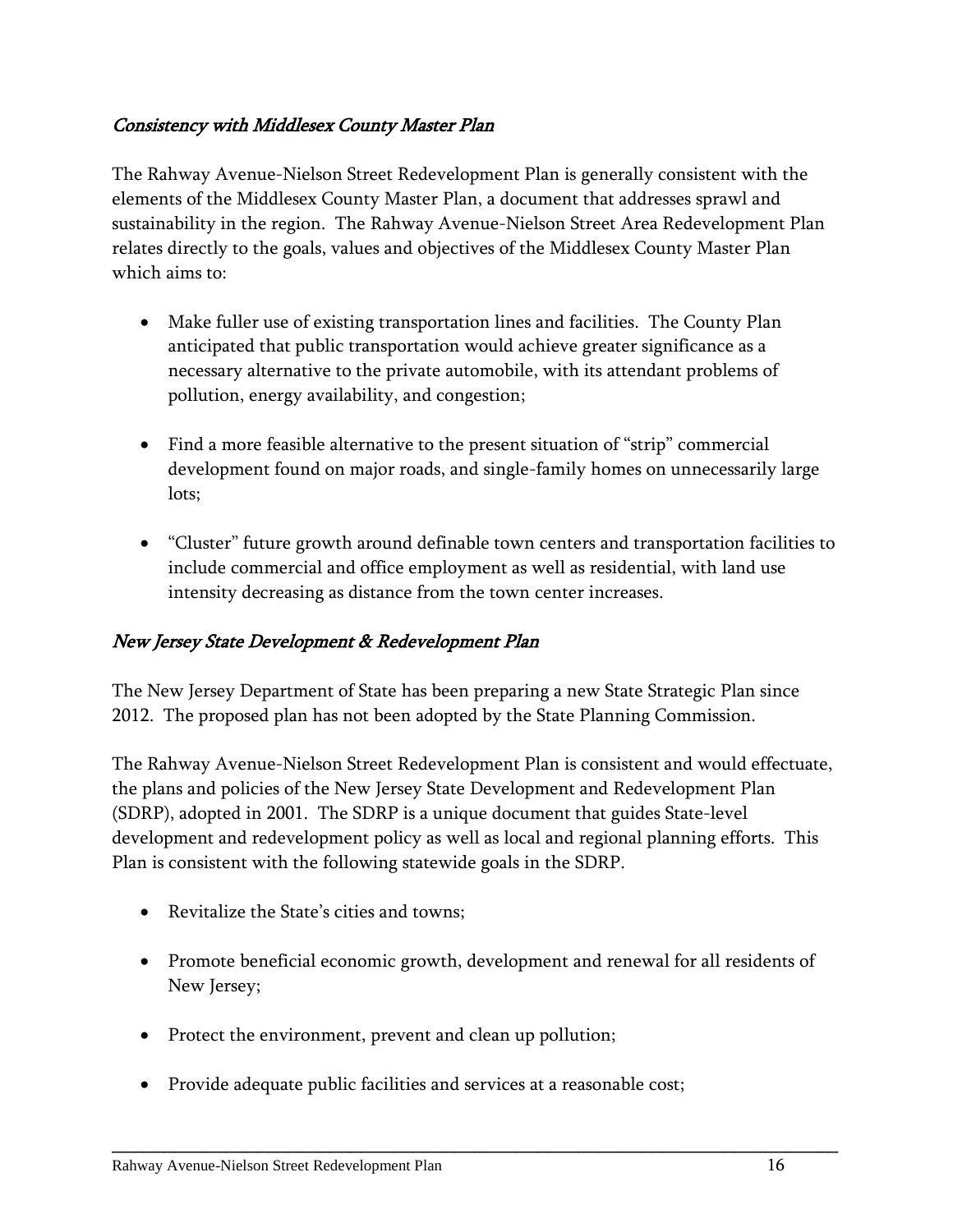- Preserve and enhance areas with historic, cultural, scenic, open space, and recreational value;
- Ensure sound and integrated planning and implementation statewide.

The SDRP also includes a State Plan Policy Map, which divides the state into regions, known as Planning Areas, and includes specific goals for each area.

The Policy Map also identifies "Centers", locations into which development is to be directed, "Environs," areas to be protected from future growth. The Township of Woodbridge falls in the 'Metropolitan Planning Area' (PA1). The State Plan recognizes that all communities in this planning area are essentially fully developed; hence much of the change in land uses will occur as redevelopment.

\_\_\_\_\_\_\_\_\_\_\_\_\_\_\_\_\_\_\_\_\_\_\_\_\_\_\_\_\_\_\_\_\_\_\_\_\_\_\_\_\_\_\_\_\_\_\_\_\_\_\_\_\_\_\_\_\_\_\_\_\_\_\_\_\_\_\_\_\_\_

The State Plan's planning objectives for the 'Metropolitan Planning Area' includes:

- Providing for much of the state's future redevelopment;
- Revitalizing cities and towns;
- Redesigning areas of sprawl;
- Protecting the character of existing stable communities.

This Plan will serve to meet each of these goals for the designated area.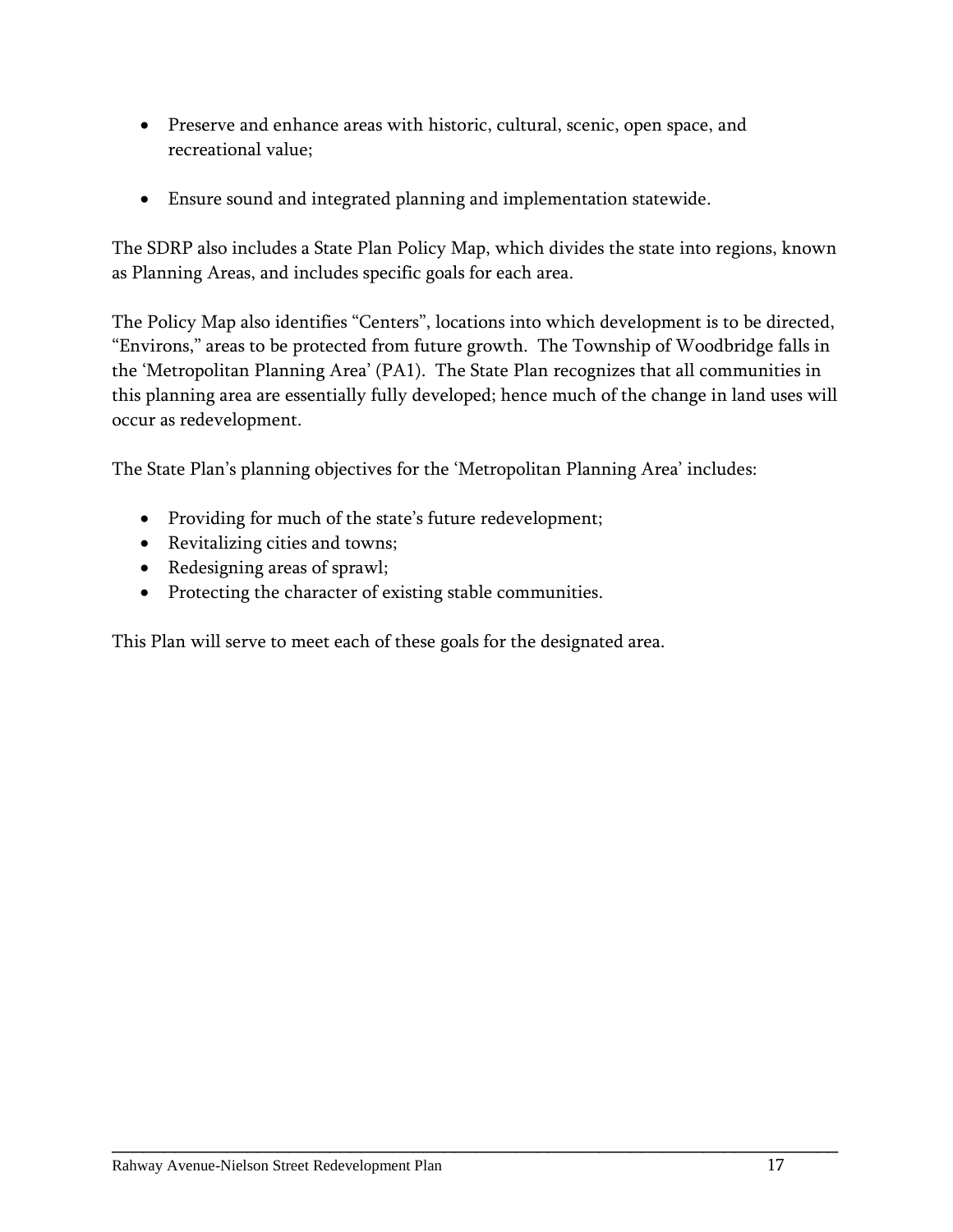## <span id="page-20-0"></span>IV. IMPLEMENTATION OF THE REDEVELOPMENT PLAN

## REDEVELOPMENT ENTITY

The Woodbridge Township Redevelopment Agency will serve as the Redevelopment Entity.

## Phasing:

- Projects may be developed in phases;
- The phasing may include phased start and completion dates among the various land use components, as well as internal phasing schedules within sections, subject to specific provisions in the redevelopment agreement.

## SELECTION OF DESIGNATED DEVELOPERS

Potential redevelopers will be required to submit to the Redevelopment Entity for review and approval prior to the designation of a redeveloper(s) at a minimum:

- Financial responsibility and capability;
- Estimated development cost;
- Estimated time schedule;
- Conceptual site plans including elevations;
- Fiscal impact analysis.

## APPOINTMENT OF A DESIGNATED REDEVELOPER

The Redevelopment Entity may select one or more redevelopers to participate in the implementation of the Redevelopment Plan.

As part of the process to be designated a redeveloper, the Redevelopment Entity will negotiate a formal Redevelopment Agreement.

Designation of a Redeveloper(s) by the Redevelopment Entity shall be subject to the execution of an appropriate Redevelopment Agreement.

A person or entity that owns or controls the parcels within the Redevelopment Area shall be given priority in the designation of Redeveloper, provided such person or entity has appropriate development experience and financial resources, as this would minimize acquisition costs and delay.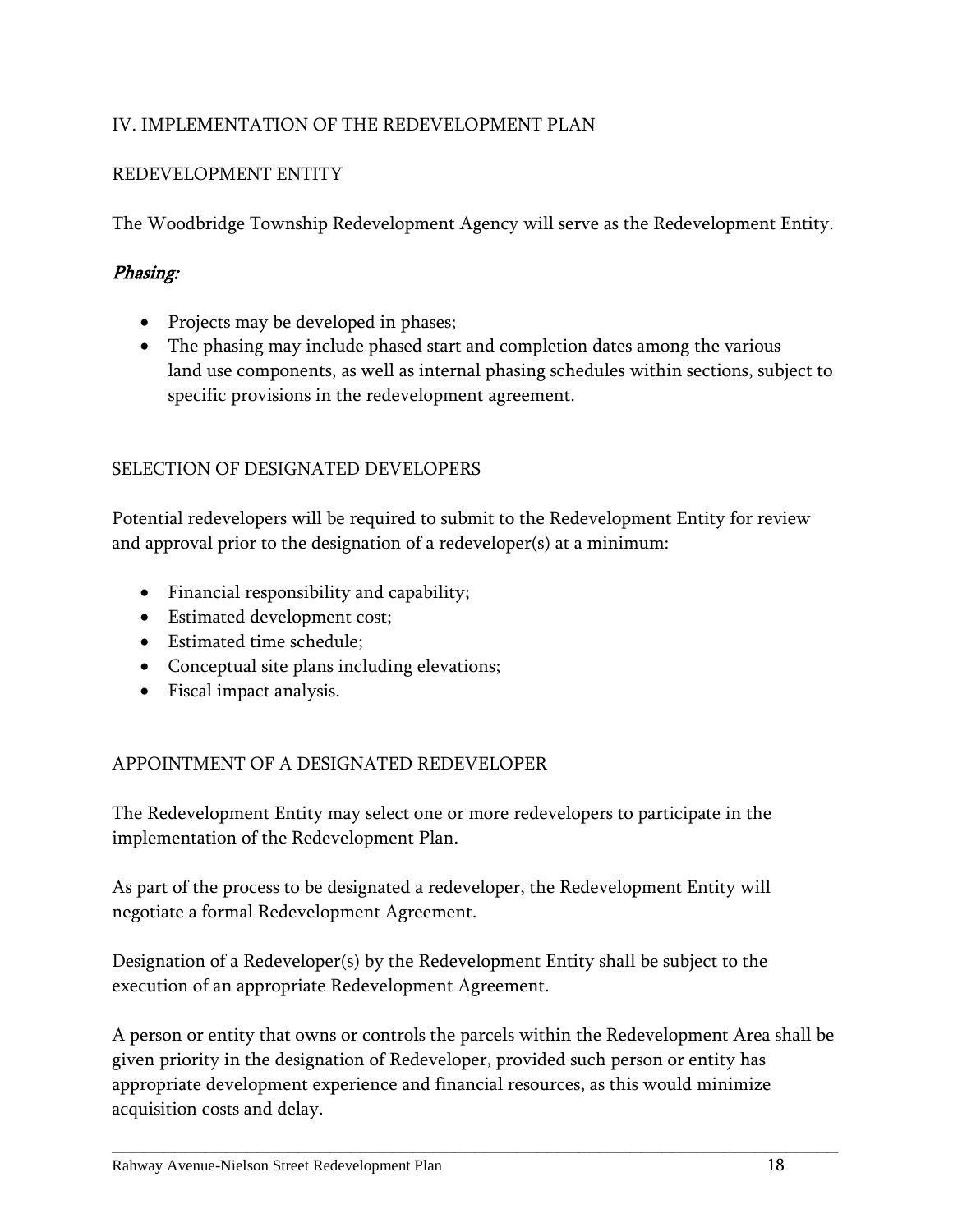## CONDITIONS IN REDEVELOPMENT AGREEMENT(S)

Each Redevelopment Agreement will be contingent upon the following conditions, restrictions, and/or requirements.

- 1. Each Redevelopment Agreement will incorporate the pertinent aspects of the selected redeveloper's proposal and will address financial considerations, planning, phasing, development and such other issues as deemed appropriate and/or as required according to state law in order to implement the Redevelopment Plan.
- 2. A designated redeveloper will be obligated to complete on-site improvements as approved, together with any specified off-site improvements, as may be required in accordance with the Redevelopment Plan and the Redevelopment Agreement.
- 3. Any necessary deed of conveyance shall include a restriction that the designated redeveloper and his successors or assigns shall devote land to the uses specified in the designated redeveloper's final plan and shall not devote such land to any other uses.
- 4. No designated redeveloper will be permitted to dispose of property until the issuance of the Certificate of Completion, unless the prior written consent of the Redevelopment Agency has been obtained.
- 5. No covenant, agreement, lease, conveyance, or other instrument shall be effective or executed by the Township of Woodbridge and the Redevelopment Entity or by the purchasers or lessees from them, or by any successors in interest of such purchasers or lessees, by which land in the Redevelopment Area is restricted as to sale, lease, or occupancy upon the basis of race, color, creed, religion, ancestry, national origin, sex, or marital status.
- 6. The Redeveloper(s) shall pay to the Redevelopment Entity an application fee for consideration of redeveloper as a designated redeveloper and will fund an escrow for the Agency's costs in implementing redevelopment.
- 7. The Redevelopment Entity and the Township of Woodbridge reserve the right to terminate any Redevelopment Agreement with a designated redeveloper subject to the terms and conditions of the Redevelopment Agreement.